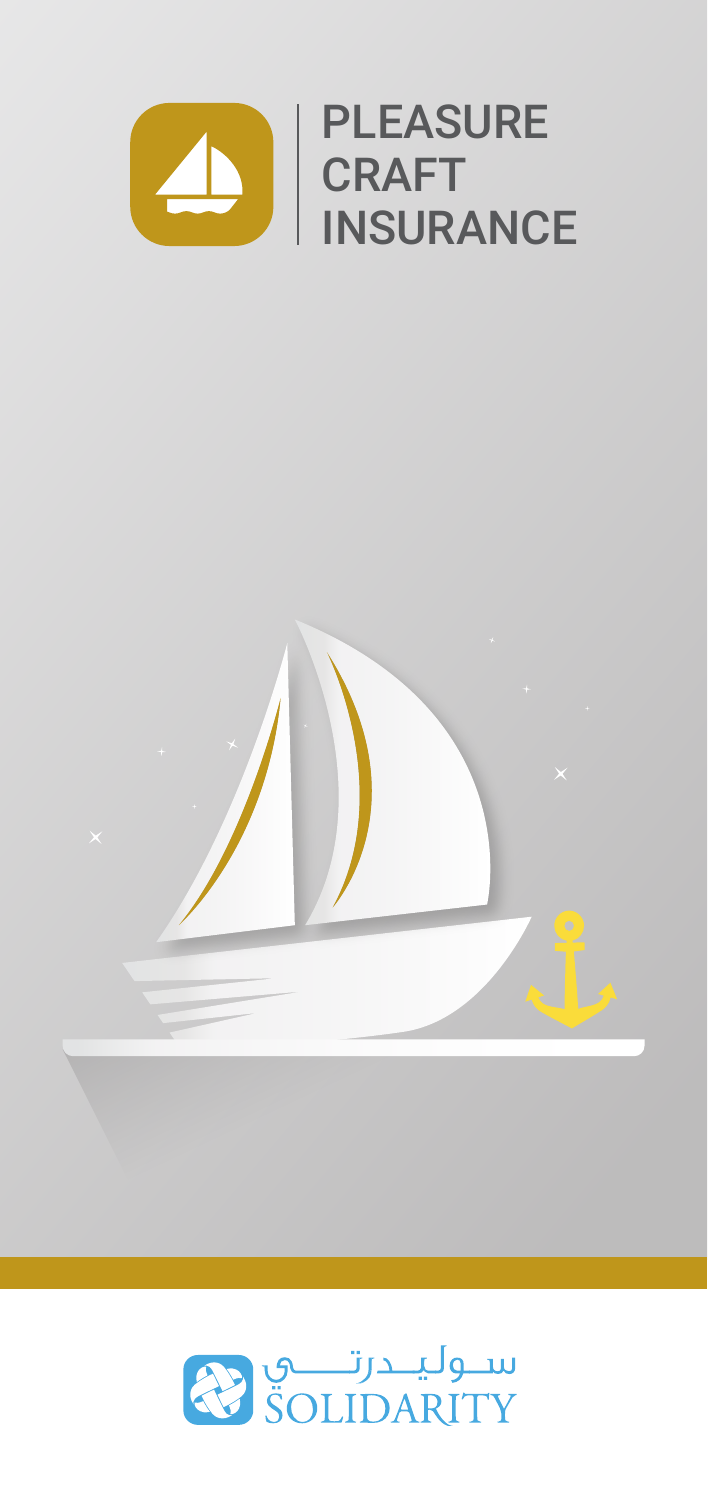Perils of the sea can stop you from enjoying cruising along the coast, fishing or simply having a good time. Solidarity Bahrain B.S.C. Pleasure Craft insurance covers the cost of accidental loss or damage to your boat/yacht body, engine, onboard possessions and your liabilities to third parties leaving you free to relax and enjoy your leisure time.

### Cover for losses resulting from

Perils of the seas rivers lakes or other navigable waters Fire Jettison Piracy Contact with dock or harbor equipment or installation and land conveyance Earthquake volcanic eruption or lightning Accidents in loading, discharging or moving stores, gear, equipment, machinery or fuel Explosions Malicious Acts Theft of the entire vessel Latent Defects Negligence Third party liability

### Optional covers

Machinery Damage Extension Damage to Vessel whilst in Transit by road Personal Effects Personal Accident Cover for crew and passengers Water Skiers Liability

# تـأمين قـوارب الـنزهة Cover Craft Pleasure

أخطار البحر قد تمنعك من التمتع برحلة إبحار أو صيد أو قضاء وقت ممتع. وثيقة سوليدرتي لحماية قوارب النزهة تعطي تكلفة الفقدان أو الاضرار التي قد تلحق بجسم القارب/اليخت والمحرك والممتلكات التي على ظهرها والمسؤولية تجاه الغير لتنعم براحة البال وتستمع برحلتك.

## تغطية للاضرار الناتجة عن

مخاطر البحار وا̄نهار والبحيرات والمياه الصالحة للملاحة الحريق ما يقذف من القارب لتفادي الغرق القرصنة التواصل والتعامل مع المرسى أو معدات المرفأ أو تثبيت القارب والنقل البري الزلازل والانفجارات البركانية أو البرق حوادث التحميل والتفريغ أو نقل المخزون والعتاد والمعدات وا̧لات أو الوقود الإنفحار ا̄عمال التخريبية سرقة القارب عيوب التصنيع الخفية الإهمال الغير متعمد المسؤولية تجاه الغير

### المميزات الحصرية

ا̄ضرار الميكانيكية الأضرار التي قد تلحق بالسفينة أثناء نقلها براً المتعلقات الشخصية تغطية الحوادث الشخصية ̄فراد الطاقم والركاب مسؤولية المتزلجون على الماء